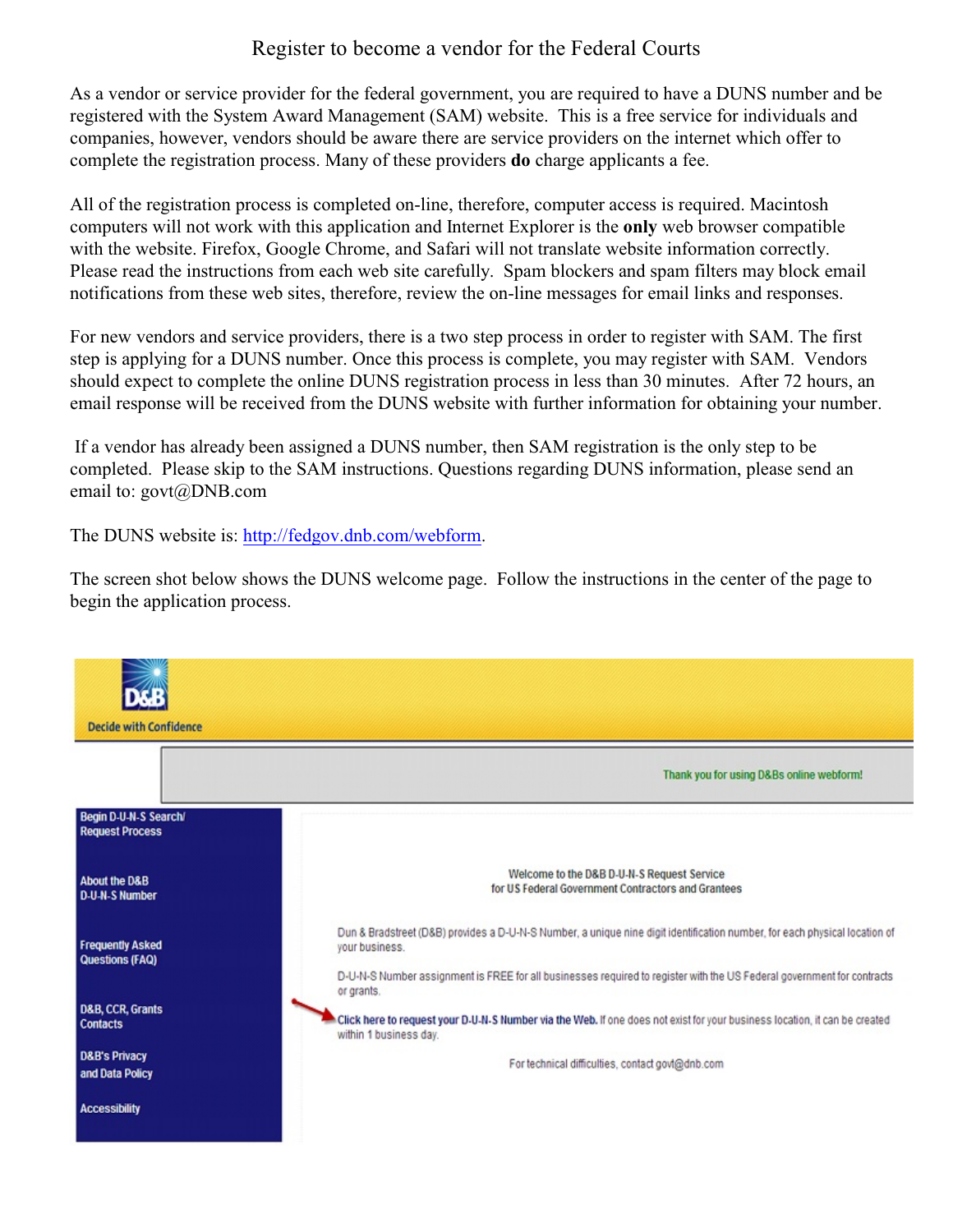All users will be required to perform a search of their business or name. National chains will find matches, however, retail locations may need to apply for a separate number. Please review the website FAQ link for more information. In most cases, sole proprietors will not be on the DUNS website, therefore, they will need to register. You will need to click thru two informational screens until you reach the page below. An open search field will appear and you should search the vendor name you are registering. This is your starting point. Across the top, you will notice a 5-step information bar. As you proceed thru the registration screens, the bar will automatically update to let you know where you are in the process.

| <b>J</b> pdate<br><b>Decide with Confidence</b>                                                                                                                                            |                                               |                                                             | iUpdate Home D&B Home Get a D&B D-U-N-S® Number Contact Us |
|--------------------------------------------------------------------------------------------------------------------------------------------------------------------------------------------|-----------------------------------------------|-------------------------------------------------------------|------------------------------------------------------------|
| STEP<br>Home » Company Look-up                                                                                                                                                             | Company Look-up Verify Identity               | 5)<br>Security Settings Registration Complete<br>Auth. Exam | 0% Completed                                               |
| <b>Get Started, Locate Your Company</b><br>է                                                                                                                                               | Select Your Company from the List Below<br>81 |                                                             |                                                            |
| Search Tips<br>Enter your company information below and<br>click Search to find out if your company is<br>currently listed with D&B.<br>* Business Name<br>* City<br>AK Y<br><b>Search</b> | <b>Company Name</b>                           | <b>Bus. Type</b>                                            | <b>Company Address</b>                                     |
| C Dun & Bradstreet, Inc., 2000-2010. All rights reserved.                                                                                                                                  |                                               |                                                             | <b>FAQs   Contact Us</b>                                   |

Continue to follow the web page instructions until you have completed registration.



 $\rightarrow$ *You will not be able to proceed to SAM registration until you have received your DUNS number.* 

# Next Step: SAM website information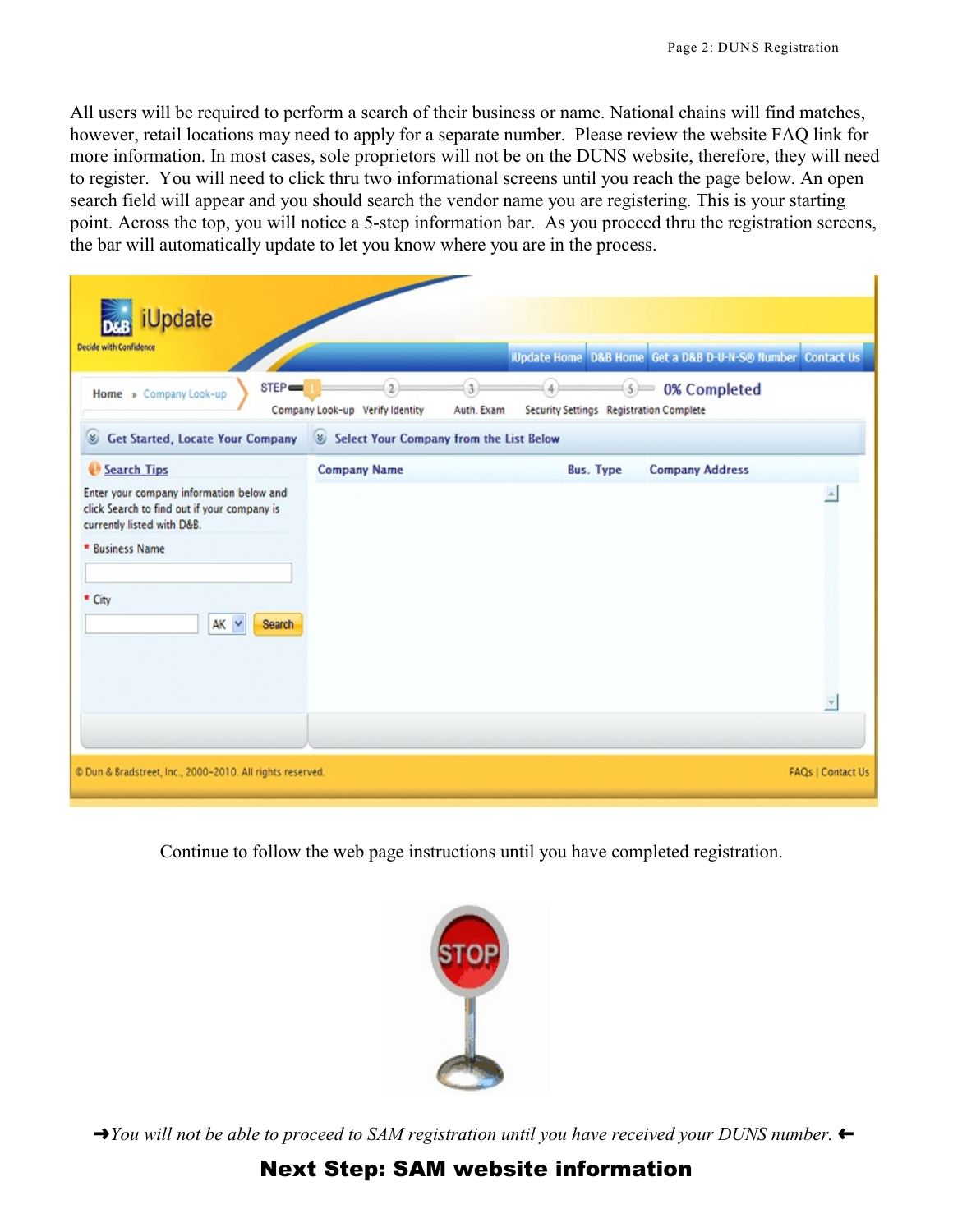## **SAM Registration Information**

A vendor must have a DUNS number to register at the System Award Management (SAM) website. If you have applied for a DUNS number, you can not proceed with this step until you have been assigned a number.

The website for SAM is: https://www.sam.gov/portal/public/SAM/. Below is the screen shot of the SAM internet page. Please carefully read the instructions from the website. The SAM website contains many resources to help new registrants. *Please review the website before you begin the process.* It will answer many questions regarding your information, security, data input, and codes. Spam blockers and filters may block email notifications from these web sites, therefore, review the on-line messages for email links and responses.



#### **WHAT IS SAM?**

The System for Award Management (SAM) is a Federal Government owned and operated free web site that consolidates the capabilities in CCR/FedReg, ORCA, and EPLS. Future phases of SAM will add the capabilities of other systems used in Federal procurement and awards processes.

| NEWS AND ANNOUNCEMENTS                                                                                                                  | USER GUIDES/HELPFUL HINTS                                                                                                                  | FORMER CCR REGISTRANTS                                                                                                                                                                                                                                                                                                                                                                                |
|-----------------------------------------------------------------------------------------------------------------------------------------|--------------------------------------------------------------------------------------------------------------------------------------------|-------------------------------------------------------------------------------------------------------------------------------------------------------------------------------------------------------------------------------------------------------------------------------------------------------------------------------------------------------------------------------------------------------|
| Can I use my CCR username in SAM?<br>Do I need to create an account? Click<br>HERE to find answers to these and<br>other top questions. | Additional information, such as a full<br>User Guide, Quick Start Guides,<br>Helpful Hints, and Webinars are<br>available on the HELP tab. | If you had an active record in CCR, you have an active record in SAM. You do<br>not need to do anything in SAM at this time, unless a change in your<br>business circumstances requires updates to your Entity record(s) in order for<br>you to be paid or to receive an award or you need to renew your Entity(s)<br>prior to its expiration. SAM will send notifications to the registered user via |
|                                                                                                                                         | <b>Service Desk</b><br>URL: http://www.FSD.gov                                                                                             | email 60, 30, and 15 days prior to expiration of the Entity. To update or<br>renew your Entity records(s) in SAM you will need to create a SAM User<br>Account and link it to your migrated Entity records. You do not need a user<br>account to search for registered entities in SAM by typing the DUNS number<br>or business name into the search box                                              |

#### SAM | System for Award Management 1.0

IBM V1.237.20120924-2227 WWW7



Note to all Users: This is a Federal Government computer system. Use of this system constitutes consent to monitoring at all times.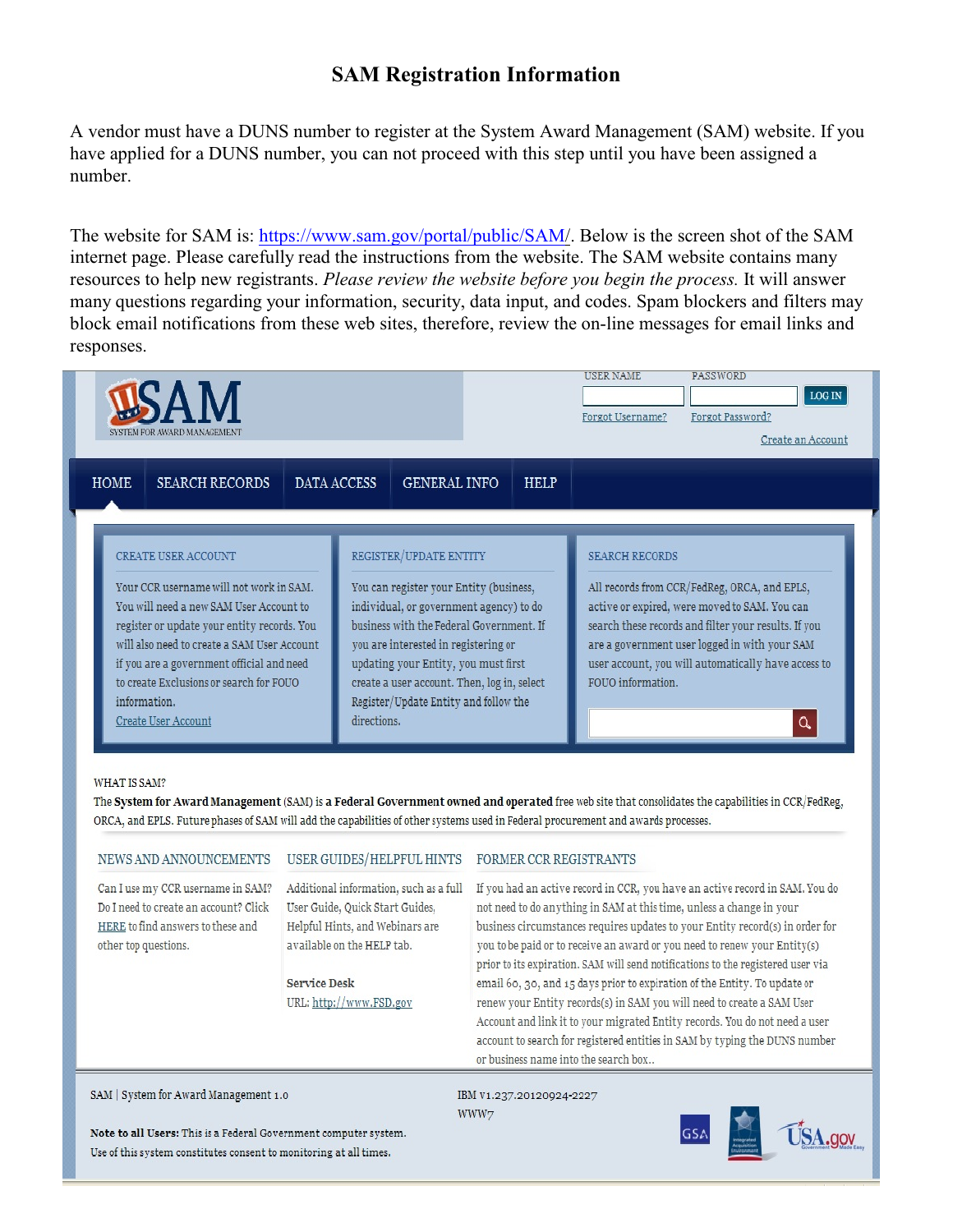All new registrations will begin at the "Create User Account" button located in the top left portion of the page. The next page will appear as seen below:

| SYSTEM FOR AWARD MANAGEMENT                                                                                                                                                                                                                                                                                                                                                                                                             | PASSWORD<br>USER NAME<br>$LOG$ IN $\,$<br>Forgot Password?<br>Forgot Username?<br>Create an Account                                                                                                                                                                                                |
|-----------------------------------------------------------------------------------------------------------------------------------------------------------------------------------------------------------------------------------------------------------------------------------------------------------------------------------------------------------------------------------------------------------------------------------------|----------------------------------------------------------------------------------------------------------------------------------------------------------------------------------------------------------------------------------------------------------------------------------------------------|
| <b>HOME</b><br><b>SEARCH RECORDS</b><br>DATA ACCESS<br><b>GENERAL INFO</b>                                                                                                                                                                                                                                                                                                                                                              | <b>HELP</b>                                                                                                                                                                                                                                                                                        |
| <b>Account Registration</b><br>Choose Account Type                                                                                                                                                                                                                                                                                                                                                                                      | <b>Content Glossary</b>                                                                                                                                                                                                                                                                            |
| <b>Individual Account Details</b><br>Create an Individual User Account<br>* To perform tasks such as register/update your entity<br>(legacy CCR/FedReg and ORCA functionality).<br>* To create and manage exclusion records (legacy EPLS<br>functionality).<br>* To view FOUO level data for entity management<br>registration records and exclusion records (Same as<br>government user CCR Tools functionality).<br>Create an Account | $\Theta$<br><b>System Account Details</b><br>Create a System User Account<br>* If you need system-to-system communication or you<br>are automating your system pull of the data.<br>* If you are performing data transfer from SAM to your<br>government database system.<br>Create System Account |
| SAM   System for Award Management 1.0                                                                                                                                                                                                                                                                                                                                                                                                   | IBM V1.237.20120924-2227<br>WWW7<br>$\begin{array}{ccc} \bullet & \bullet & \bullet \end{array}$                                                                                                                                                                                                   |

Follow the on screen instructions to create your account. Once you have created your account, you will be able to manage roles, update account settings, update profiles, etc.